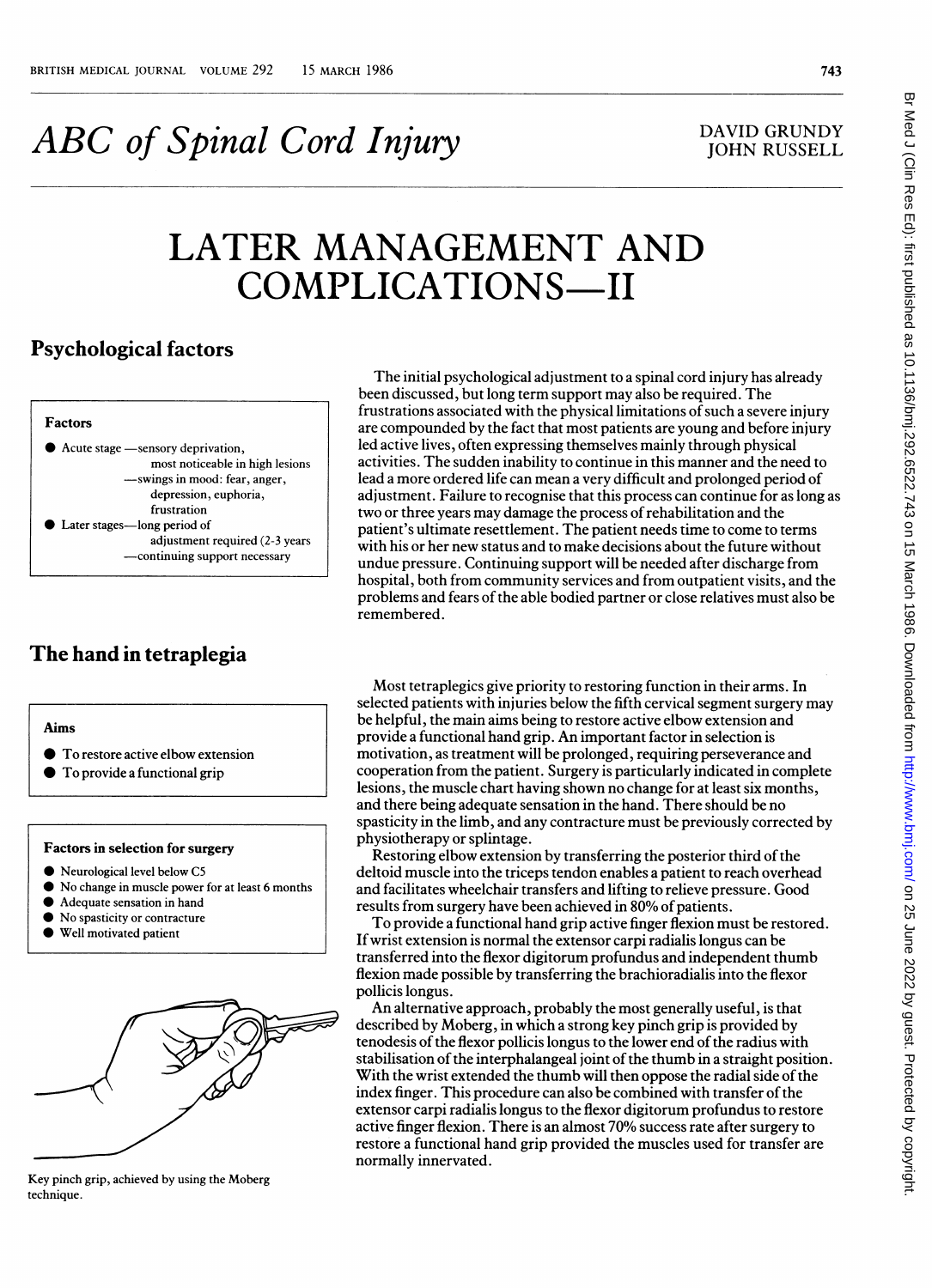## Functional electrical stimulation





Variation in thigh muscle depth, shown by ultrasound. Note rapid muscle wasting after injury and its restoration with functional electrical stimulation.

### Prognosis

| Age at<br>injury<br>(years) | Life<br>expectancy<br>(years) | Relative mortality rate         |  |  |
|-----------------------------|-------------------------------|---------------------------------|--|--|
| Incomplete tetraplegia      |                               |                                 |  |  |
| 20                          | 44                            |                                 |  |  |
| 30                          | 36                            | 2.09×expected mortality         |  |  |
| 40                          | 27                            | rate in normal population       |  |  |
| 50                          | 18                            |                                 |  |  |
| Complete tetraplegia        |                               |                                 |  |  |
| 20                          | 30                            |                                 |  |  |
| 30                          | 23                            | 7.67×expected mortality         |  |  |
| 40                          | 15                            | rate in normal population       |  |  |
| 50                          | 9                             |                                 |  |  |
| Incomplete paraplegia       |                               |                                 |  |  |
| 20                          | 46                            |                                 |  |  |
| 30                          | 37                            | $1.86\times$ expected mortality |  |  |
| 40                          | 28                            | rate in normal population       |  |  |
| 50                          | 19                            |                                 |  |  |
| Complete paraplegia         |                               |                                 |  |  |
| 20                          | 40                            |                                 |  |  |
| 30                          | 32                            | 3.18×expected mortality         |  |  |
| 40                          | 23                            | rate in normal population       |  |  |
| 50                          | 15                            |                                 |  |  |
|                             |                               |                                 |  |  |

Table adapted from Geisler WO, Jousse AT, Wynne-Jones M, Breithaupt D. Survival in traumatic spinal cord injury. Paraplegia 1983;21:364-73 and based on calculations made in 1980 by actuarial department of Manufacturers Life Insurance Company, Toronto.

Recently there has been renewed interest in functional electrical stimulation to restore walking in paraplegics. The ultimate hope is to dispense with conventional calipers and to provide an effective gait. Functional electrical stimulation prevents muscle wasting and may minimise osteoporosis, but is not applicable when there is a lower motor neurone lesion.

The technique is most useful in the patient with an incomplete motor lesion. Ideally stimulation should be started soon after injury, while the patient is still in bed. If applied to the quadriceps it may enable him to stand without calipers once mobilisation has begun. This use of functional electrical stimulation combined with a more distal application to the peroneal group, with or without an orthosis, can establish gait by bringing about dorsiflexion of the foot and a flexor response to imitate the swing phase during walking.

 $\ddot{P}$  Assessment Unit at Oswestry or by Douglas at Louisiana State University. For <sup>a</sup> patient with <sup>a</sup> complete lesion walking presents <sup>a</sup> much greater challenge but may be possible in selected cases. A graduated daily training programme of isometric contractions to strengthen the quadriceps is required. About three months after the beginning of stimulation standing can usually be started for increasing periods, and once reliable standing has been achieved with external support attempts to restore walking can be made. It is in this type of patient that functional electrical stimulation may have its greatest application, when combined with a reciprocation gait orthosis such as the type designed by the Orthotic Research and Locomotor

Research has begun on stimulation of forearm muscles to re-establish hand grip in the tetraplegic in cases where tendon transfer surgery may not be possible, but its use is limited because there is often an element of lower motor neurone loss in cervical cord injuries due to anterior horn cell damage.

As yet functional electrical stimulation has not been satisfactorily assessed, and until its long term effects on joints and other physiological responses have been evaluated its use should probably be limited to a few centres.

It is important to indicate the likely degree of recovery at an early stage to both patient and relatives, to make planning for the future realistic. The question offinancial compensation will often arise in accident cases, and an informed opinion will be required on the degree of functional recovery likely and the effect on life expectancy.

Recovery after a complete cord lesion is far less likely than after an incomplete lesion, but it is unwise to predict non-recovery too early, as some patients with an incomplete injury may initially appear to be totally paralysed because of spinal cord oedema and contusion, which later resolves.

Forecasting the outcome in patients with an incomplete lesion is notoriously difficult. Too optimistic <sup>a</sup> prognosis may lead to great disappointment with loss of morale and decreased interest in rehabilitation when hopes are unfulfilled. Contrary to a widely held view, however, neurological improvement can be seen later than two years after injury, not only with nerve root and cauda equina lesions but also with cord injuries.

The mortality rate of acutely injured patients managed in a spinal injuries unit is now less than 5%. Death within the first few days is likely to be from respiratory failure, particularly in the high tetraplegic. Multiple injuries, the age, and previous health of the patient all play a part. In patients surviving the period immediately after the injury pulmonary embolism is the commonest cause of death during the acute phase.

With the modern management of spinal cord injury life expectancy has improved over recent years, and as a consequence atherosclerosis and its complications are now <sup>a</sup> major cause oflate death, but renal failure and pressure sores still figure prominently, as does respiratory tract infection in the tetraplegic.